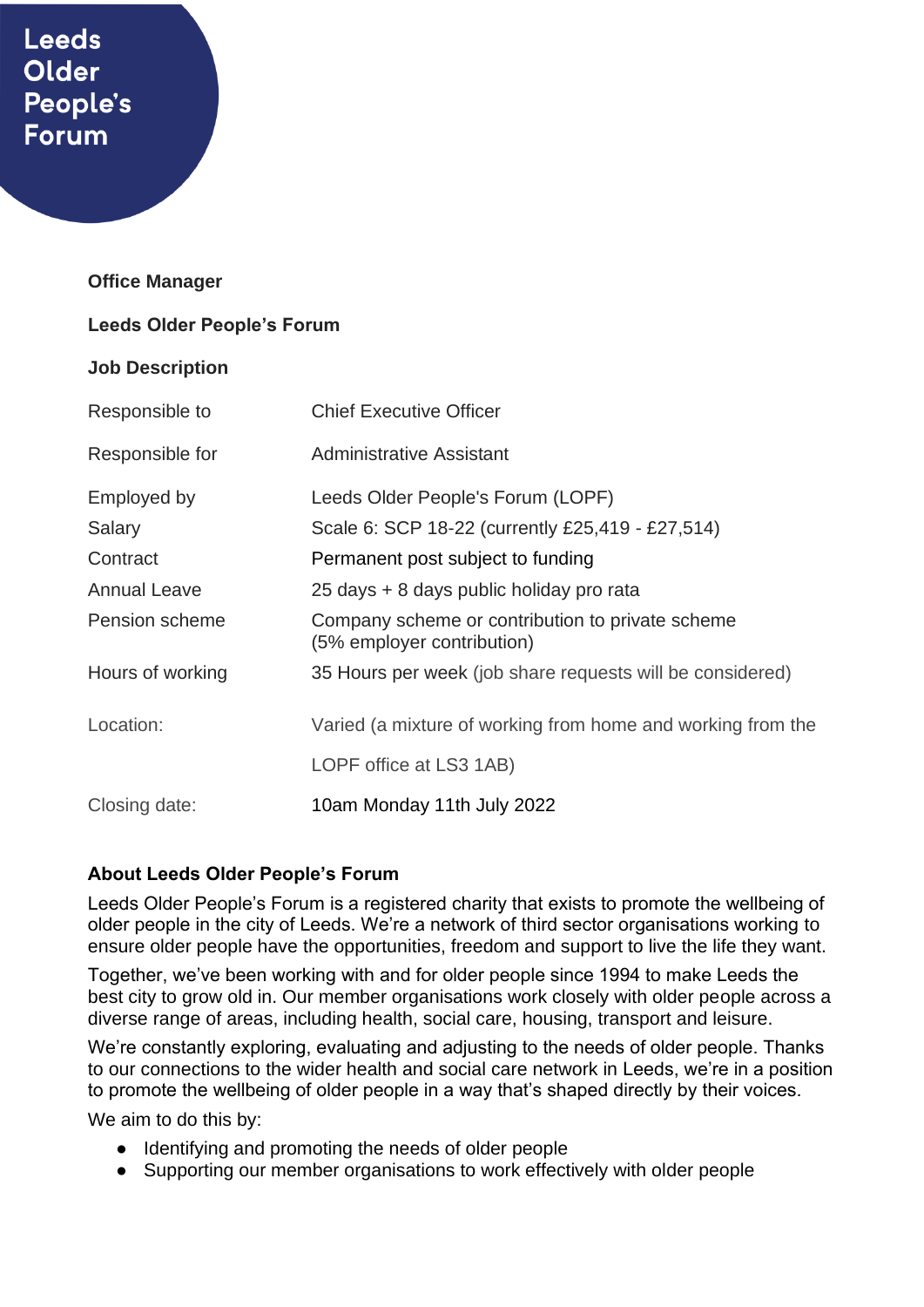- Developing a diverse range of engaging campaigns
- Influencing and developing policies around issues affecting older people
- Challenging ageism and discrimination with older people's stories and experience of ageing
- Using co-production to develop projects and promote social participation
- Sharing information and best practice with organisations that support older people

We place older people at the heart of everything we do, responding to their views and lived experiences.

## **Role Overview**

The Office Manager will be an integral part of the business, reporting to the CEO and Board of Trustees. The Office Manager will support LOPF core work and also support a variety of programmes led by LOPF. Currently, two of our larger programmes are:

[Travel Connections:](https://www.opforum.org.uk/projects-and-campaigns/travel-connections/) This one year, 'test and learn' programme has been awarded a grant through the Department for Transport's 'Tackling Loneliness with Transport' fund. The aim is to explore how the vast network of existing transport resources in Leeds can be better used to reduce loneliness for older people. Travel Connections will run until 31 May 2023.

[Enhance:](https://www.opforum.org.uk/projects-and-campaigns/enhance-programme/) Leeds Older People's Forum is leading on Enhance on behalf of the Forum Central Partnership in partnership with Leeds Community Healthcare Trust. This programme supports safe and sustainable discharge from hospital and neighbourhood teams into a secure home environment. Enhance links Neighbourhood Teams with third sector organisations across Leeds to enhance capacity in both sectors, enabling people to receive a range of support at home to help them stay well. Enhance will run until 31 March 2023 unless continuation funding is secured.

## **Purpose of the Post**

- To enable efficient delivery of LOPF's work by providing a full range of administrative support to the management and staff team
- To find ways to improve efficiency and collaboration and identify possible improvements to LOPF's administrative systems and implement changes as required
- To support the governance, finance, programme monitoring and evaluation of the various programmes
- To help LOPF to promote our work, our learning and achievements to the wider community
- Line management responsibility for an Administrative Assistant

# **Key Roles**

## **Administration**

- Provide administrative support to Leeds Older People's Forum, Trustees, steering groups and associated sub groups
- Organise and maintain an electronic and paper-based filing system ensuring an audit trail that meets the requirements of funders
- Ensure that confidential documents are filed securely and have restricted access and that LOPF complies with GDPR requirements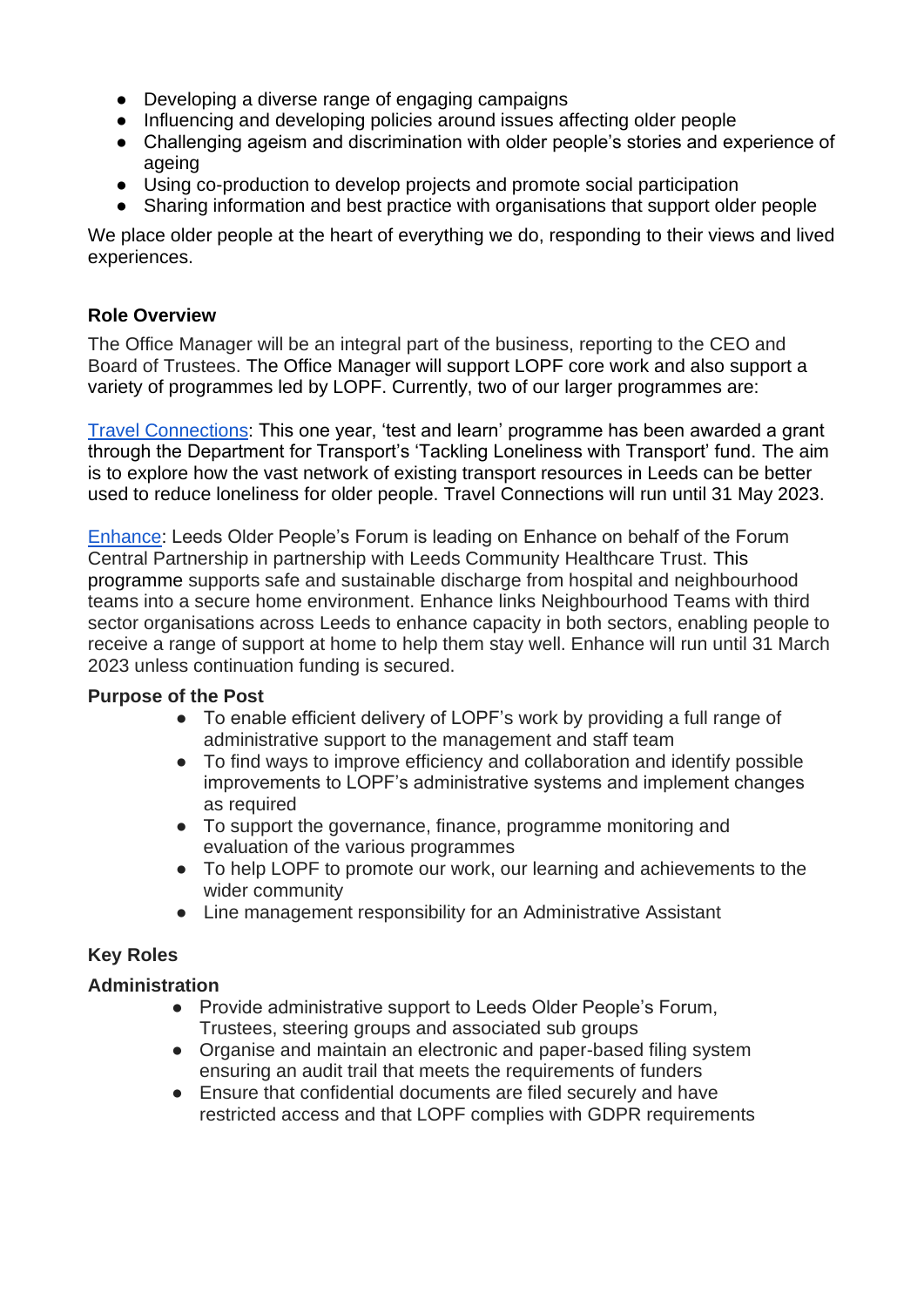## **Programme Team and Partnerships**

- Assist the staff team with all business related matters as and when required
- Provide IT support
- Be the first point of contact for LOPF, responding to telephone, email and other enquiries
- Work proactively to identify and implement administrative tasks efficiently
- Take the lead on identifying improvements to our administrative systems
- Support the governance of the programmes as required by members of the programme team by, for example, planning meetings and other events, including photocopying and distribution of papers, inviting attendees, booking rooms, arranging transport, organising speakers
- Minute and note taking at partnership meetings, sub-groups meetings, events etc.
- Maintain an up to date Customer Relationship Management(CRM) system for contacts and target community groups
- Collate information for the purposes of monitoring, performance improvement and sharing learning
- Prepare reports and presentations for the purposes of monitoring and performance improvement

### **Finance**

Support the Management Accountant with routine finance administration tasks including:

- Processing payments and receipts on QuickBooks (our accounting system) and through our online banking;
- Allocating Bills to departments on Quickbooks;
- Processing payments on our online banking system;
- Raising invoices on QuickBooks;
- Allocating receipt of payments on QuickBooks;
- Assisting with the monitoring of and renewing supplier contracts.
- Filing finance information

#### **Monitoring and Evaluation**

- Data entry of evaluation information, as required
- Collate contract monitoring information
- Basic data analysis

#### **Promoting the work of LOPF**

• Support the wider team in promoting LOPF's work including developing and maintaining a contacts database.

#### **Event administration**

- Promotion of events using various media with targeted and accessible communications
- Book rooms, liaise with attendees, arranging catering working to a budget
- Set up and manage online bookings using Eventbrite (or similar) and postal/telephone bookings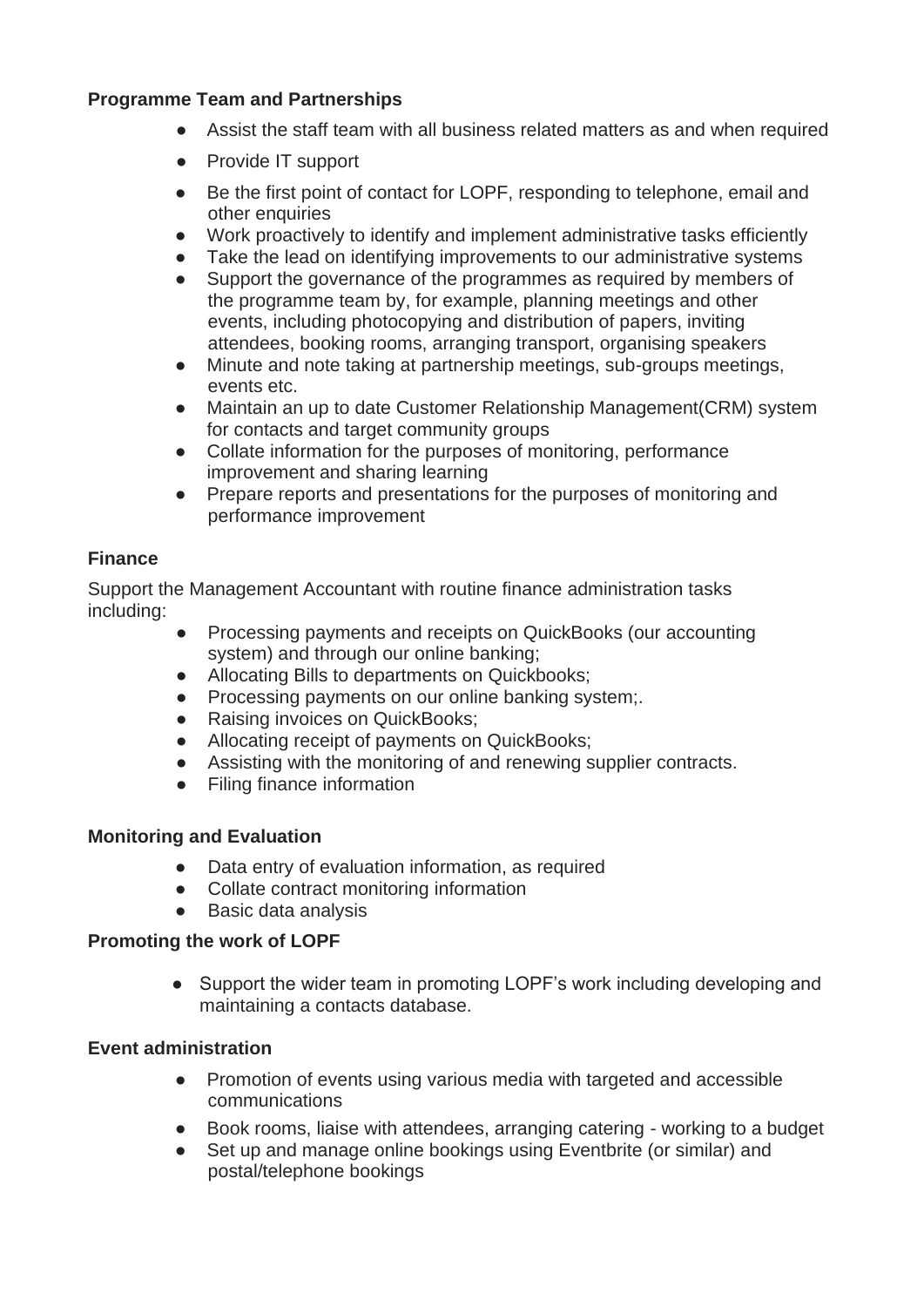- Contribute to the smooth-running of conferences, including attendance at the event
- Set up and set down for meetings and events
- Collate and promote post conference/event information

## **Other Duties**

- Identify your own training needs and undertake training
- Attend staff meetings and regular supervision
- Carry out further duties commensurate with the post
- Carry out the duties of the post with due regard to the Leeds Older People's Forum Equality and Diversity policy

## **Person Specification**

# **ESSENTIAL SKILLS, KNOWLEDGE AND EXPERIENCE**

- Previous experience as an Office Manager or a similar role
- Experience of using office systems and equipment
- Strong organisational skills with a problem-solving attitude
- Motivated to streamline processes
- Attention to detail and the ability to work accurately and efficiently
- Excellent IT skills
- Ability to work proactively and take responsibility for own workload
- Ability to manage an evolving workload and be able to prioritise accordingly
- Excellent verbal and written communication skills with the ability to communicate effectively over the phone, face-to-face and online
- Understanding of data protection and confidentiality
- Experience of using word-processing software and Google Drive
- Prepared to work remotely
- Comfortable being the named administrator for different software applications and for managing billing, users etc
- Experience of developing or improving office systems or processes
- Ability to map information and develop contacts lists
- Experience of minute taking
- Experience of using databases

# **DESIRABLE SKILLS, KNOWLEDGE AND EXPERIENCE**

- Line management experience
- Understanding of the access needs of older people in relation to this role
- Experience of book-keeping
- Trained on the use of accounting software
- Experience of working with volunteers
- Experience of producing publicity materials
- Willing to set up and support technical equipment
- Able to update content on website
- Experience of using software integrations eg capturing data via forms
- Ability to import, export, and analyse data
- Ability to proof-read reports and other communications
- Experience of using a range of social media tools